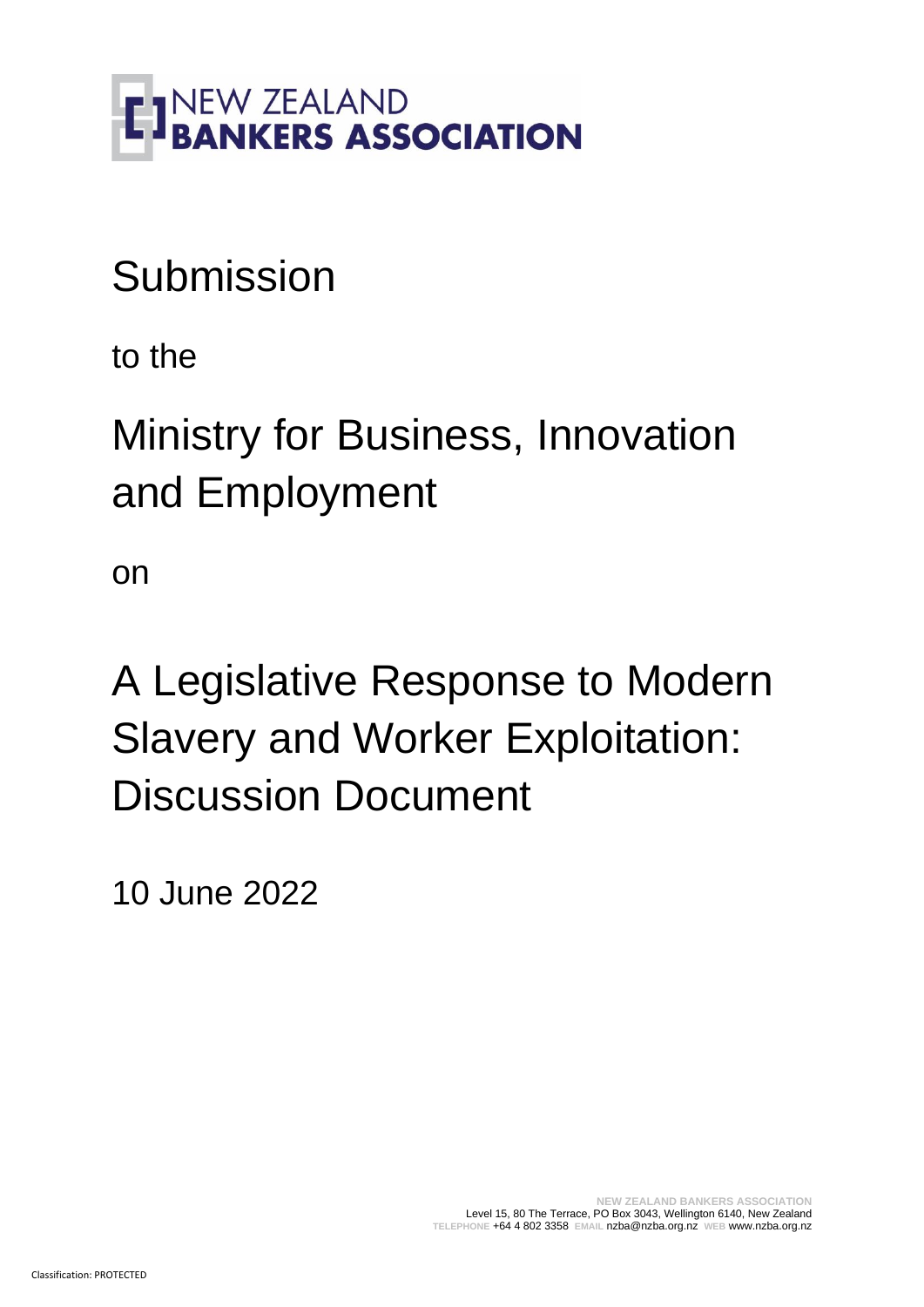## **About NZBA**

- 1. The New Zealand Bankers' Association (**NZBA**) is the voice of the banking industry. We work with our member banks on non-competitive issues to tell the industry's story and develop and promote policy outcomes that deliver for New Zealanders.
- 2. The following seventeen registered banks in New Zealand are members of NZBA:
	- ANZ Bank New Zealand Limited
	- ASB Bank Limited
	- Bank of China (NZ) Limited
	- Bank of New Zealand
	- China Construction Bank
	- Citibank N.A.
	- The Co-operative Bank Limited
	- Heartland Bank Limited
	- The Hongkong and Shanghai Banking Corporation Limited
	- Industrial and Commercial Bank of China (New Zealand) Limited
	- JPMorgan Chase Bank N.A.
	- Kiwibank Limited
	- MUFG Bank Ltd
	- Rabobank New Zealand Limited
	- SBS Bank
	- TSB Bank Limited
	- Westpac New Zealand Limited

## **Introduction**

NZBA welcomes the opportunity to provide feedback to the Ministry of Business, Innovation and Employment (**MBIE**) on A Legislative Response to Modern Slavery and Worker Exploitation: Discussion Document (**Discussion Document**). NZBA commends the work that has gone into developing the Discussion Document.

## **Contact details**

3. If you would like to discuss any aspect of this submission, please contact:

Antony Buick-Constable Deputy Chief Executive & General Counsel [antony.buick-constable@nzba.org.nz](mailto:antony.buick-constable@nzba.org.nz)

Brittany Reddington Associate Director, Policy & Legal Counsel [brittany.reddington@nzba.org.nz](mailto:olivia.bouchier@nzba.org.nz) 

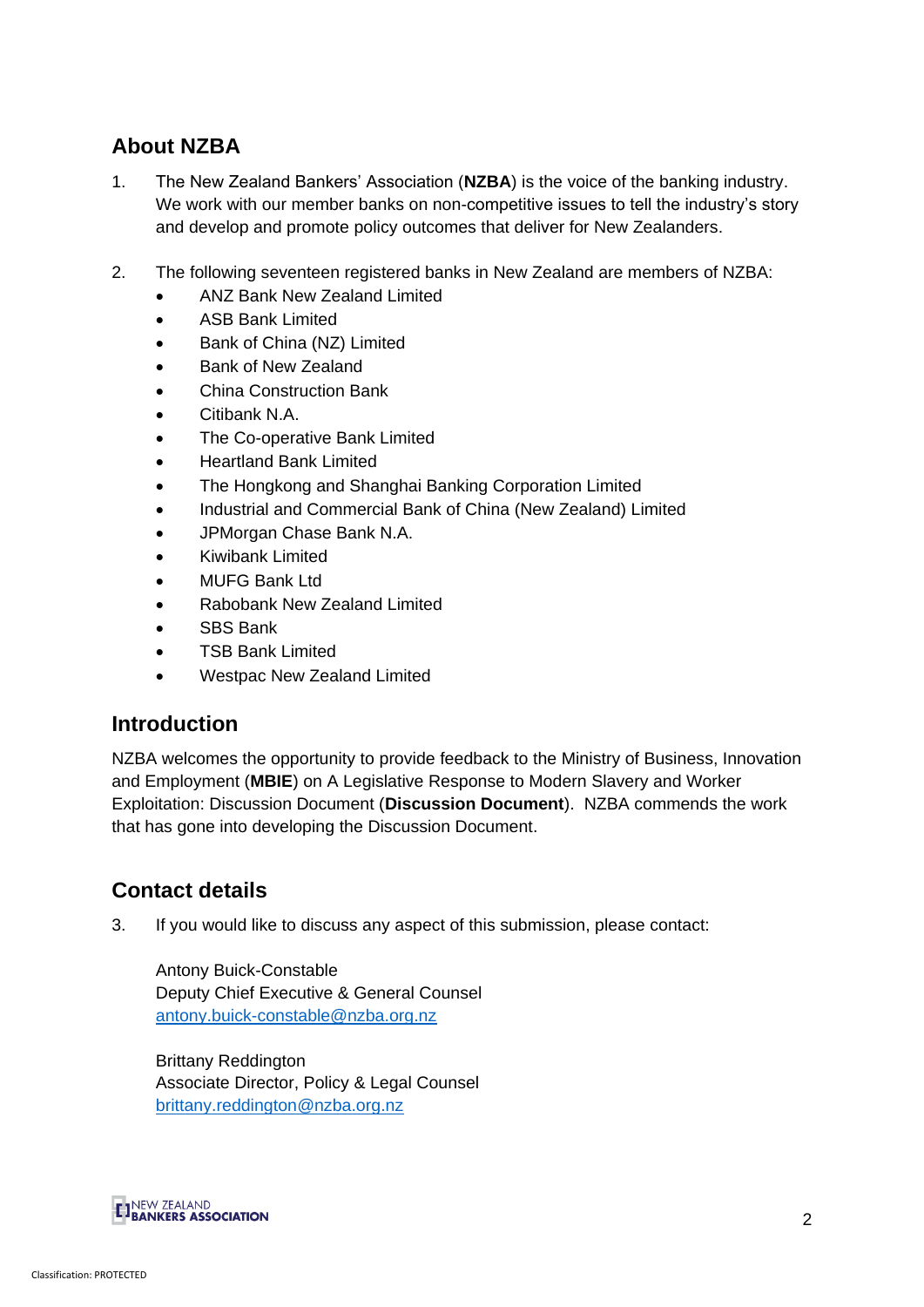## **Introduction**

NZBA agrees that modern slavery and worker exploitation have no place in Aotearoa New Zealand or overseas. We broadly support the concepts set out in the Discussion Document, particularly where MBIE has aimed to align its approach with international best practice and existing overseas regimes.

#### **New Zealand legislation should align with Australian/United Kingdom regime**

We strongly support MBIE's intention at page 16 of the Discussion Document, to align its approach with other jurisdictions and international best practice *"…so that entities who are already taking effective action are not required to take additional measures unnecessarily."*

The proposals currently go further than other jurisdictions and international best practice in some respects, and we consider that New Zealand's legislation should align with the existing Australian and United Kingdom regimes. The Australian and United Kingdom models align with current international expectations, and placing a different set of requirements on New Zealand entities dealing globally would create complexity and may have minimal benefit. This approach could also potentially undermine the protections New Zealand is trying to achieve by encouraging a tick-box approach by some firms contending with multiple frameworks, rather than allowing industry to align first on current international best practice.

Modern slavery regimes are still in their infancy, and starting with an internationally aligned approach will allow us to assess the success of our regime before introducing a significant compliance burden that may not be proportionate to the results achieved.

Some New Zealand reporting entities will also be subject to overseas reporting obligations, and we consider that there is great benefit in aligning reporting obligations so that a single entity can submit the same report in different jurisdictions.

#### **Disclosure requirements should be more flexible**

NZBA considers that the disclosure provisions in the proposed legislation should be drafted to include an element of flexibility around how reporting should take place. As noted above, some entities that will be subject to the proposed legislation are also subject to the equivalent overseas regimes via an overseas parent, and will already be undertaking some form of reporting; and/or the suggested tiered approach to obligations may result in different entities within a group potentially having to separately report on their activities.

The flexibility to permit entities to either report individually, or combine reporting and make a "joint statement" as a group in circumstances such as those described above, will avoid duplication and simplify reporting for entities captured under the proposed legislation. For example, this could entail:

• A New Zealand entity, already undertaking a certain level of reporting at the parent level under equivalent overseas regimes, can continue to report in a combined group report with any additional New Zealand legislative obligations included over and above the existing content for New Zealand in the group report; and/or

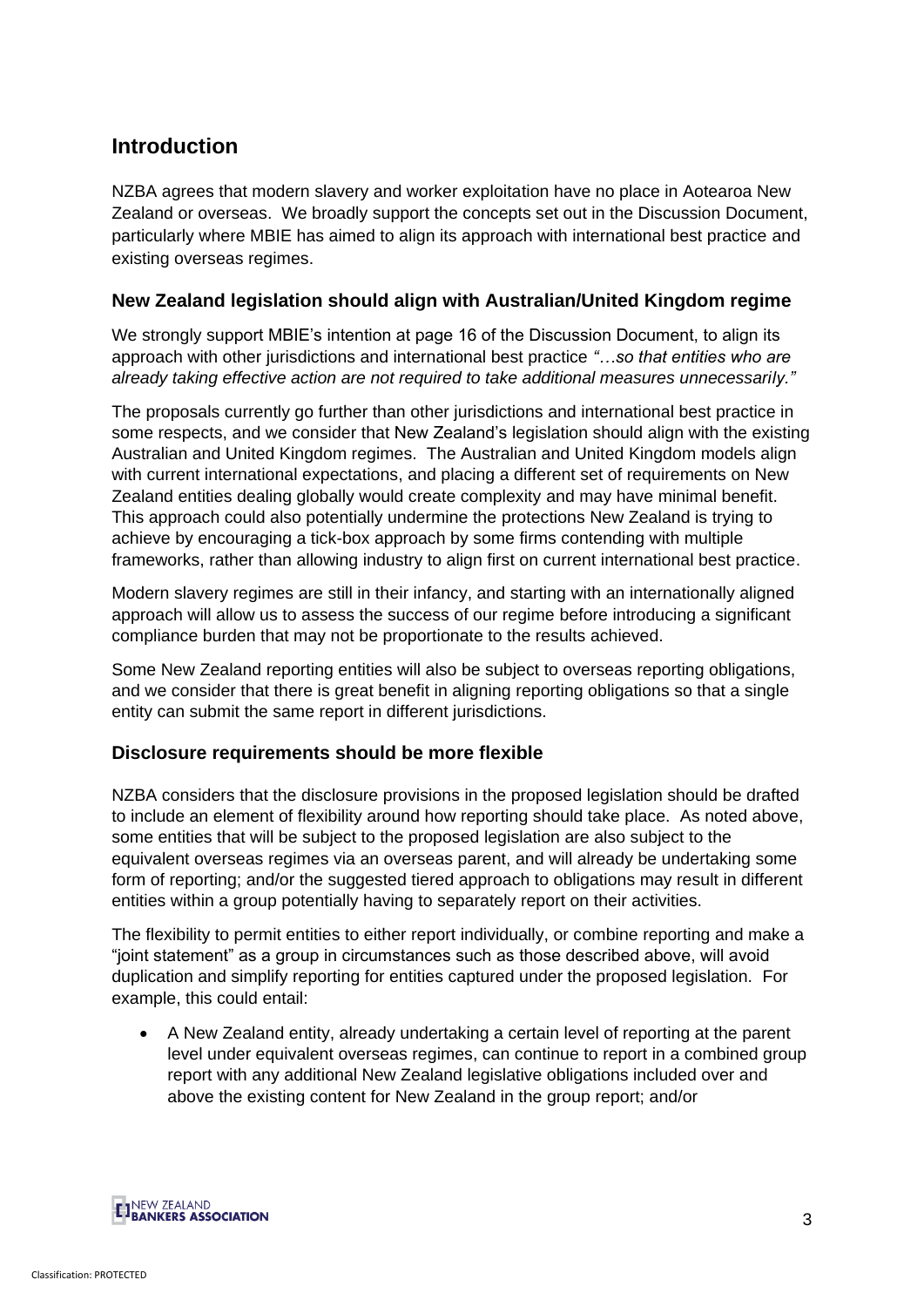• As permitted under the equivalent Australian regime, a group of New Zealand entities, captured separately under the proposed legislation could make a "joint statement" and report as a group, rather than each providing a separate report.

#### **The proposed due diligence requirements**

The proposed due diligence framework is currently extremely broad and requires further detail/guidance on expectations around the scope of the due diligence requirements. As noted above, we support alignment with the Australian regime where the requirements are to disclose steps an organisation is taking, which will in practice require due diligence (but the due diligence itself is not mandated).

In regard to the current proposals, we note:

- Potential measures to prevent and mitigate identified risks of modern slavery and worker exploitation include in-scope entities educating suppliers and workers in their supply chain about relevant rights and obligations. In our view, educating bad actors is not an appropriate role for in-scope entities to play. The Discussion Document mentions that the government will be rolling out non-legislative tools to educate businesses on modern slavery, and it is appropriate for education to be addressed in this manner.
- There are also a number of references to large organisations being required to remedy modern slavery. This has the potential to be a burdensome approach and it will be important that any legislation ensures entities are able to exercise discretion in their responses to these scenarios.
- We would like clarity that the inclusion of "investment and lending activity" in the definition of "operations" and that the definition of "supply chains" will not capture a banks' relationship with its customers. Existing regulation of financial service providers such as under Anti Money Laundering and Countering of Financing of Terrorism Act 2009 where monitoring of customers applies, is limited to data, rather than the nuanced interpretation required for modern slavery or worker exploitation. For this reason, it is not appropriate or practical to apply a due diligence and monitoring standard in the context of modern slavery and worker exploitation to the thousands of individuals and entities comprising banks' customers.

#### **The Proposal for Thresholds**

The proposed thresholds for due diligence are markedly lower than under the Australian, UK regimes, and as proposed under the EU regime. When contemplating adding an intensive due diligence obligation, this may be detrimental to productivity and innovation for entities when combined with other regulatory compliance costs. We consider \$20m, \$50m and \$100m revenue thresholds to be more proportionate to the obligations under the proposed responsibilities 2, 3 and 4, respectively.

#### **Other comments**

We make the following additional comments on the Discussion Document:

• In relation to director personal liability, we do not consider that personal director liability is appropriate in the context. Instances where personal liability applies under